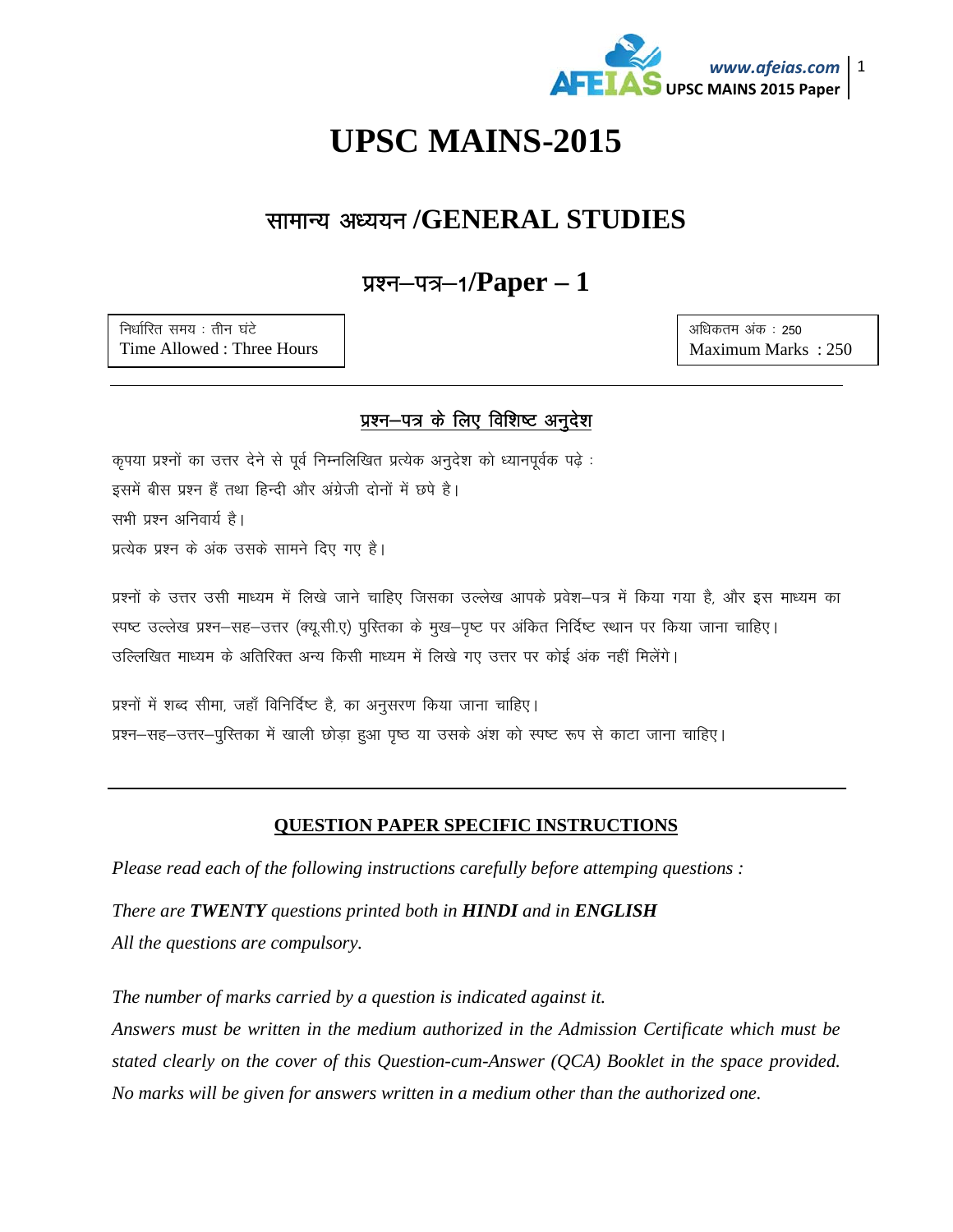

*Word limit in question, wherever specified, should be adhered to. Any page or portion of the page left blanks in the Question-cum-Answer Booklet must be clearly struck off.* 

निम्नलिखित प्रत्येक प्रश्न का उत्तर 200 शब्दों से अधिक नहीं होना चाहिए। शब्द–विस्तार की अपेक्षा प्रश्नोत्तर की अन्तर्वस्तू अधिक महत्वपूर्ण है। सभी प्रश्नों के अंक समान है।

#### **Answer the following questions in not more than 200 words each. Contents of the answers are more important than their lenth. All question carry equal marks.** 12½ x20=250

- $Q.1$  "भारत की प्राचीन सभ्यता, मिस्र, मीसोपोटामिया और ग्रीस की सभ्यताओं से, इस बात में भिन्न है कि भारतीय उपमहाद्वीप की परंपराएं आज तक भंग हुए बिना परिरक्षित की गई है।" टिप्पणी कीजिये। The ancient civilization in Indian sub-continent differed from those of Egypt, Mesopotamia and Greece in that its culture and traditions have been preserved without a breakdown to the present day. Comment. 12<sup>1</sup>/<sub>2</sub>
- $Q.2$  ^ 'भारत की मध्यपाषाण शिला-कला न केवल उस काल के सांस्कृतिक जीवन को, बल्कि आधुनिक चित्र-कला से तूलनीय परिष्कृत सौंदर्य—बोध को भी, प्रतिबिंधित करती है।' इस टिप्पणी का समालोचनात्मक मूल्यांकन कीजिये। Mesolithic rock cut architecture of india not only reflects the cultural life of the times but also a fine aesthetic sense comparable to modern painting. Critically evaluate this  $\epsilon$  comment.  $12\frac{1}{2}$
- $Q.3$  सहात्मा गांधी के बिना भारत की स्वंतत्रता की उपलब्धि कितनी भिन्न हुई होती ? चर्चा कीजिये। How different would have been the achievement of independence without Mahatma Gandhi ? Discuss. 12½
- $Q.4$  अपसारी उपागमों और रणनीतियों के होने के बावजूद, महात्मा गांधी और डॉ. बी.आर. अम्बेडकर का दलितों की बेहतरी का एक समान लक्ष्य था। स्पष्ट कीजिये। Mahatma Gandhi and Dr.B.R.Ambedkar, despite having divergent approaches and strategies, had a common goal of amelioration of the downtrodden. Elucidate. 121/2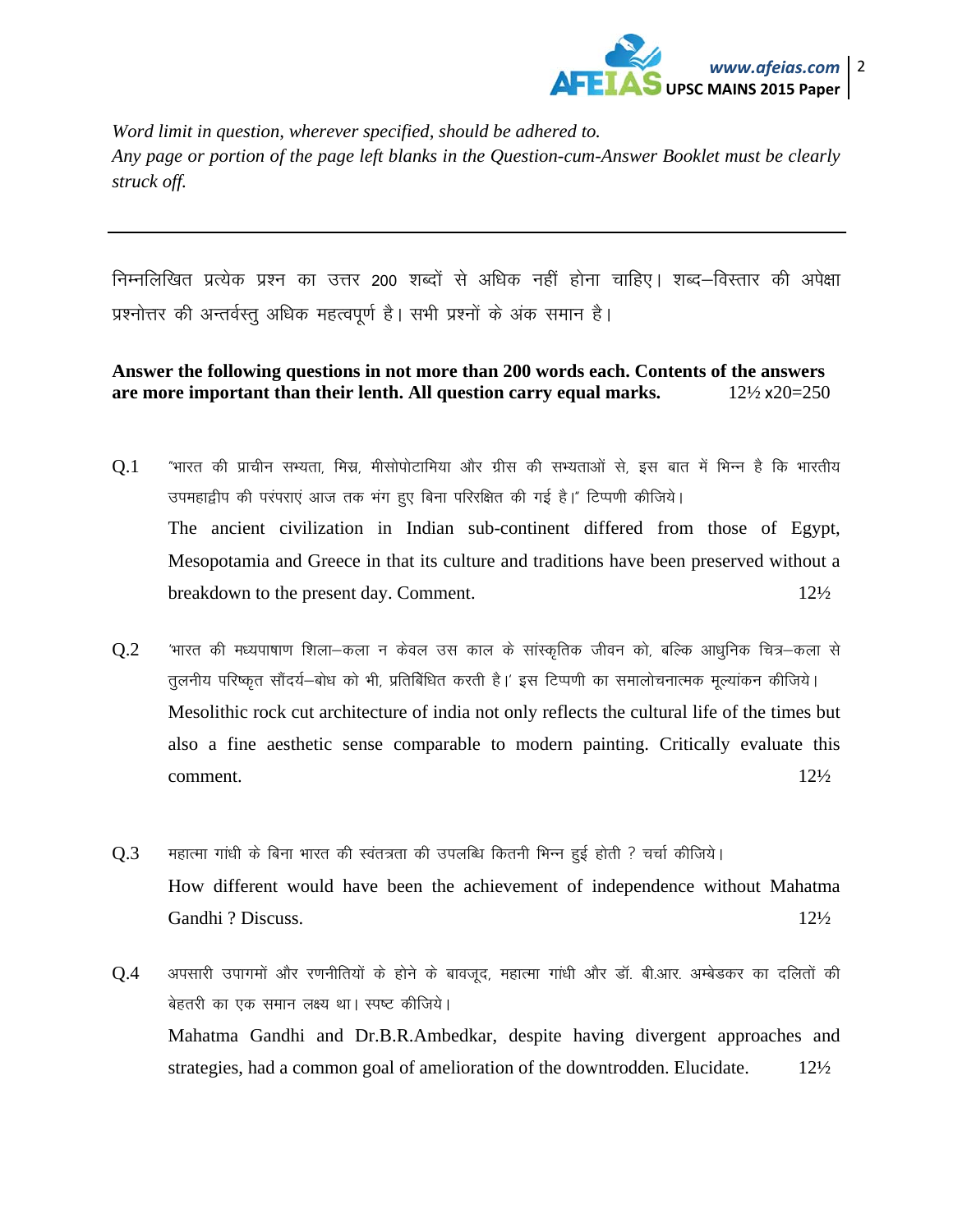

 $Q.5$  स्वतंत्र भारत के लिए संविधान का मसौदा केवल तीन साल में तैयार करने के ऐतिहासिक कार्य को पूर्ण करना संविधान सभा के लिए कठिन होता, यदि उनके पास भारत सरकार अधिनियम, 1935 से प्राप्त अनुभव नही होता। चर्चा कीजिये।

It would have been difficult for the constituent Assembly to complete its historic task of drafting the Constitution for Independent India in just three years but for the experience gained with the Government of India Act, 1935. Discuss. 12½

- $Q.6$  क्या कारण था कि औद्योगिक क्रांति सर्वप्रथम इंग्लैण्ड में घटी थी ? औद्योगीकरण के दौरान वहाँ के लोगों की जीवन—गुणता पर चर्चा कीजिये। भारत में वर्तमान में जीवन—गुणता के साथ वह किस प्रकार तुलनीय है ? Why did the industrial revolution first occur in England ? Discuss the quality of life of the people there during the industrialization. How does it compare with that in India at present ?  $12\frac{1}{2}$
- $Q.7$  fिकस सीमा तक जर्मनी को दो विश्व युद्धों का कारण बनने का जिम्मेदार ठहराया जा सकता है ? समालोचनात्मक चर्चा कीजिये। To what extent can Germany be held responsible for causing the two World Wars ? Discuss caritically. 12½
- $Q.8$  भारत में विविधता के किन्हीं चार सांस्कृतिक तत्वों का वर्णन कीजिये और एक राष्ट्रीय पहचान के निर्माण में उनके आपेक्षित महत्व का मूल्य निर्धारण कीजिये। Describe any four cultural elements of diversity in India and rate their relative significance in building a national identity. 12<sup>1</sup>/<sub>2</sub>
- $Q.9$  समालोचनापूर्वक परीक्षण कीजिये कि क्या बढ़ती हुई जनसंख्या निर्धनता का मुख्य कारण है या कि निर्धनता जनसंख्या वृद्धि का मुख्य कारण है। Critically examine whether growing population is the cause of poverty OR poverty is the main cause of population increase in India. 12<sup>1</sup>/<sub>2</sub>
- $Q.10$  valu उन आंकड़ों को किस प्रकार स्पष्ट करते है, जो दर्शाते है कि भारत में जनजातीय लिंगानुपात, अनुसुचित जातियों के बीच लिगानुपात के मुकाबले, महिलाओं के अधिक अनुकूल है। How do you explain the statistics that show that sex ratio in Tribes in India is more favourable to woman than the sex ratio among Scheduled Castes ? 12½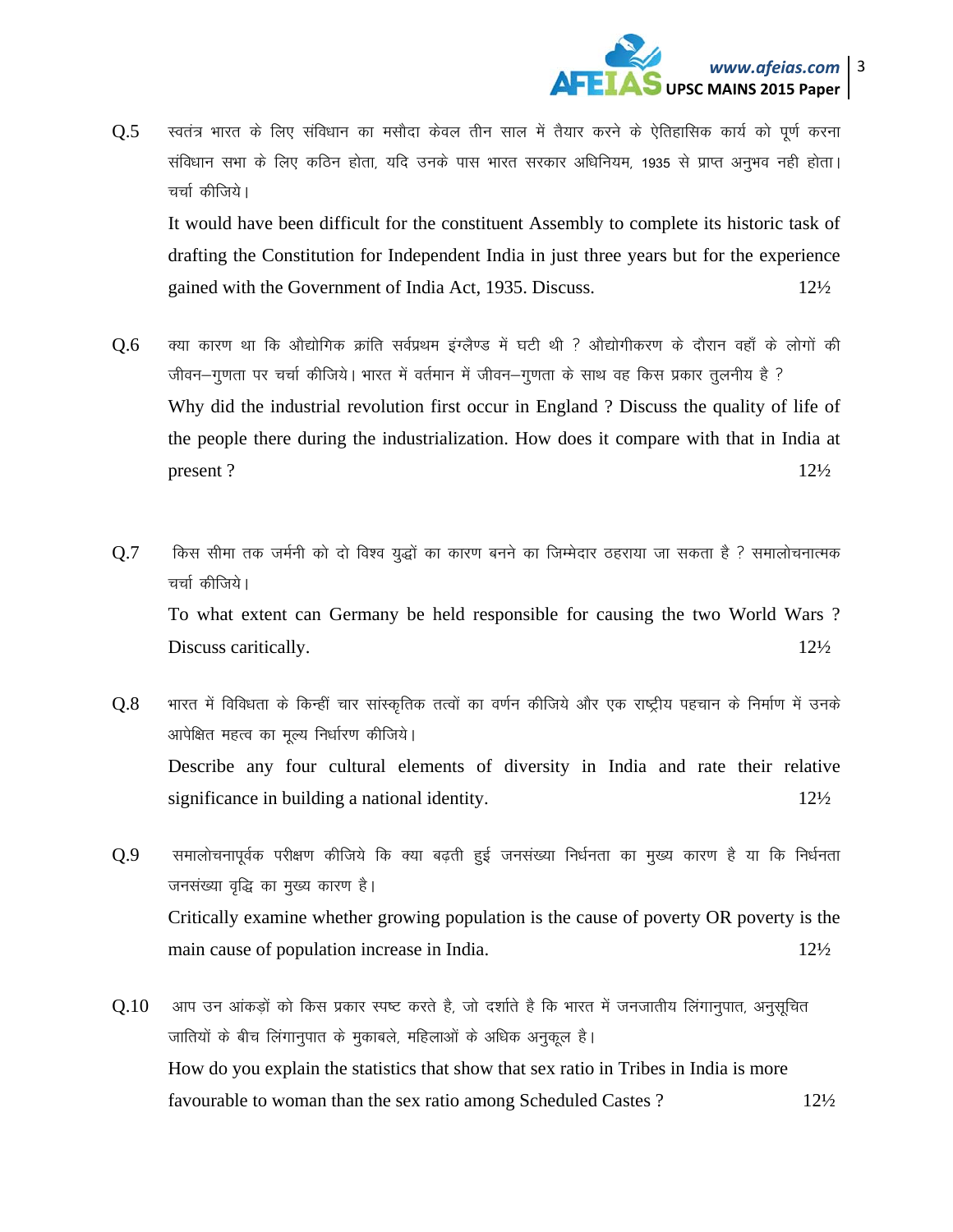

- $Q.11$  पिछले चार दशकों में, भारत के भीतर और भारत के बाहर श्रमिक प्रवसन की प्रवृतियों में परिवर्तनों पर चर्चा कीजिये। Discuss the changes in the trends of labour migration within and outside India in the last four decades. 12½
- $Q.12$  भारत में महिलाओं पर वैश्वीकरण के सकारात्मक और नकारात्मक प्रभावों पर चर्चा कीजिये। Discuss the positive and negative effects of globalization on woman in India. 12½
- $0.13$  इस मुद्दे पर चर्चा कीजिये कि क्या और किस प्रकार दलित प्राख्यान (ऐसर्शन) के समकालीन आंदोलन जाति विनाश की दिशा में कार्य करते है। Debate the issue of whether and how contemporary movements for assertion of Dalit indentity work towards annihilation of caste. 12½
- $Q.14$  महासागरी धाराओं की उत्पत्ति के उत्तरदायी कारकों को स्पष्ट कीजिए। वे प्रादेशिक जलवायुओं, समुद्री जीवन तथा नौचालन को किस प्रकार प्रभावित करती है ? Explain the factors responsible for the origin of ocean currents. How do they influence regional climates, fishing and navigation ? 12<sup>1</sup>/<sub>2</sub>
- $0.15$  मुंबई, दिल्ली और कोलकाता देश के तीन विराट नगर हैं, परंतु दिल्ली में वायु प्रदुषण, अन्य दो नगरों की तुलना में कहीं अधिक गंभीर समस्या है। इसका क्या कारण है ? Mumbai, Delhi and Kolkata are the three mega cities of the country but the air pollution is much more serious problem in Delhi as compared to the other two. Why is this so ?

12½

 $Q.16$  भारत अलवणजल (फ्रेंश वाटर) संसाधनों से सुसंपन्न है। समालोचनापूर्वक परीक्षण कीजिये कि क्या कारण है कि भारत इसके बावजूद जलाभाव से ग्रसित है। India is well endowed with fresh water resources. Critically examine why it still suffers from water scarcity.  $12\frac{1}{2}$